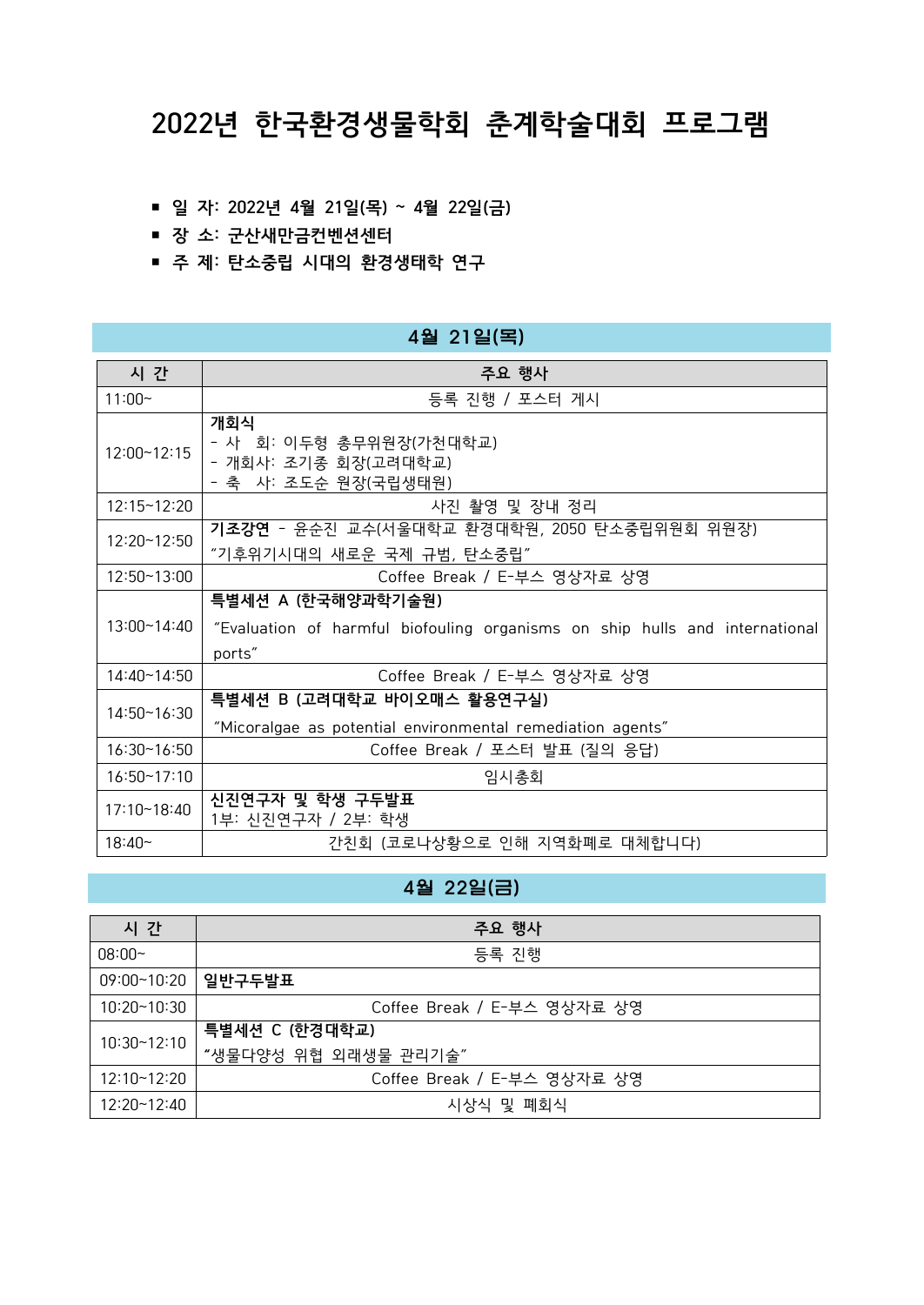### **기조강연**

일 시: 2022년 4월 21일(목) 12:20 – 12:50 장 소: 군산새만금컨벤션센터 컨벤션홀 1

좌장: 진언선/한양대학교

12:20 – 12:50 S-1 **기후위기시대의 새로운 국제 규범, 탄소중립** 윤순진 교수 (서울대학교)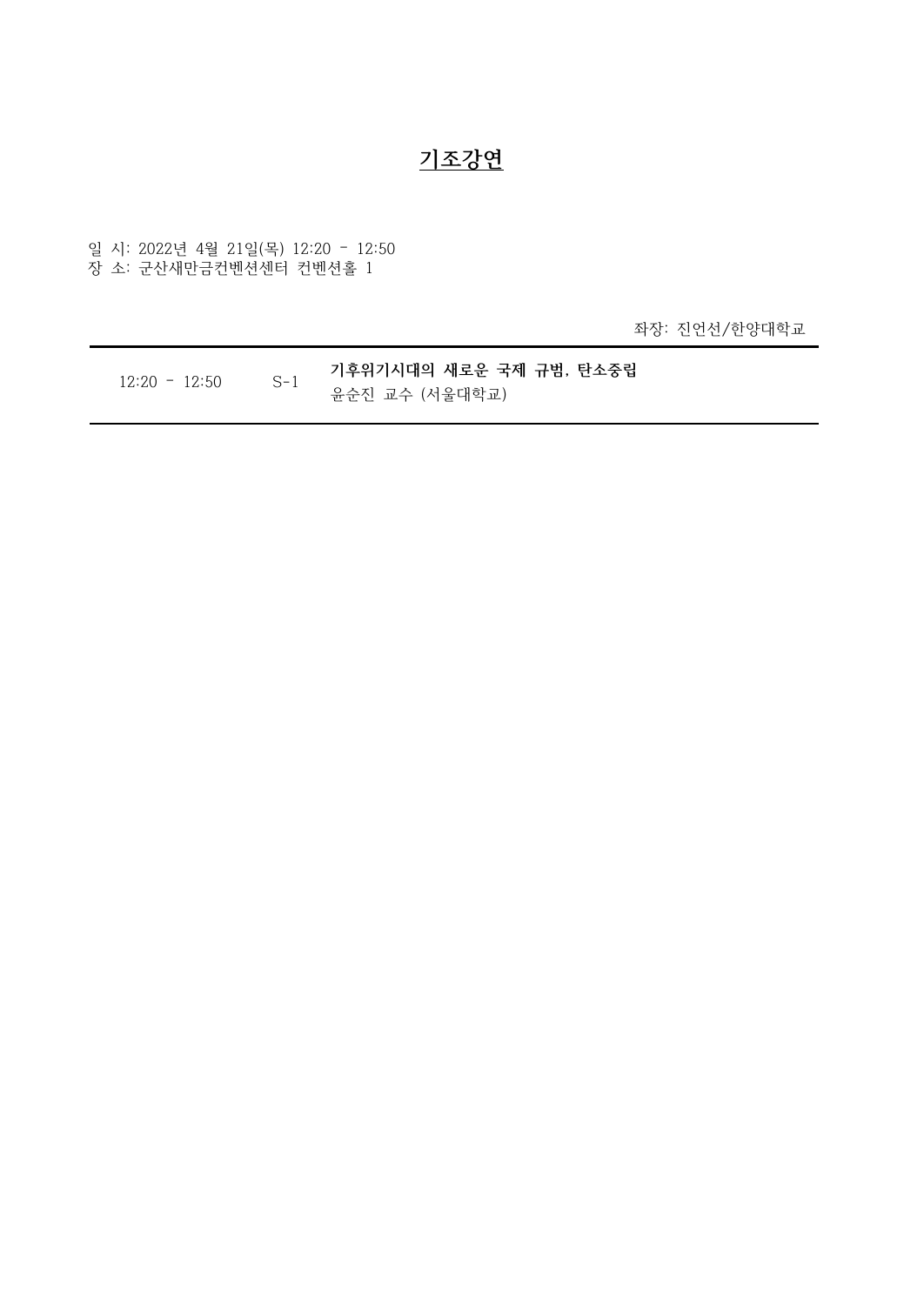## **특별세션 A**

# **Evaluation of harmful biofouling organisms on ship hulls and international ports**

### 일 시: 2022년 4월 21일(목) 13:00 – 14:40 장 소: 군산새만금컨벤션센터 컨벤션홀 1

좌장: 백승호/한국해양과학기술원

| $13:00 - 13:05$ |        | 세션소개 백승호 (한국해양과학기술원)                                       |
|-----------------|--------|------------------------------------------------------------|
| $13:05 - 13:20$ | $AS-1$ | 선체부착생물(biofouling) 관리를 위한 요소 기술<br>장민철 (한국해양과학기술원)         |
| $13:20 - 13:40$ | AS-2   | 국내 선박 및 주요 항만내 부착박테리아 군집 특성 및<br>위해요소선정<br>박범수 (한국해양과학기술원) |
| $13:40 - 14:00$ | $AS-3$ | 한국 해양의 선체부착 미세조류 분류군 특성 연구<br>기장서 (상명대학교)                  |
| $14:00 - 14:20$ | $AS-4$ | 선체 기원 침입해조류의 침입 잠재력 평가에 대한 연구동향 및<br>사례연구<br>김주형 (군산대학교)   |
| $14:20 - 14:40$ | $AS-5$ | 항만 대형부착생물 군집특성 및 위해요소 선정<br>서진영 (한국해양과학기술원)                |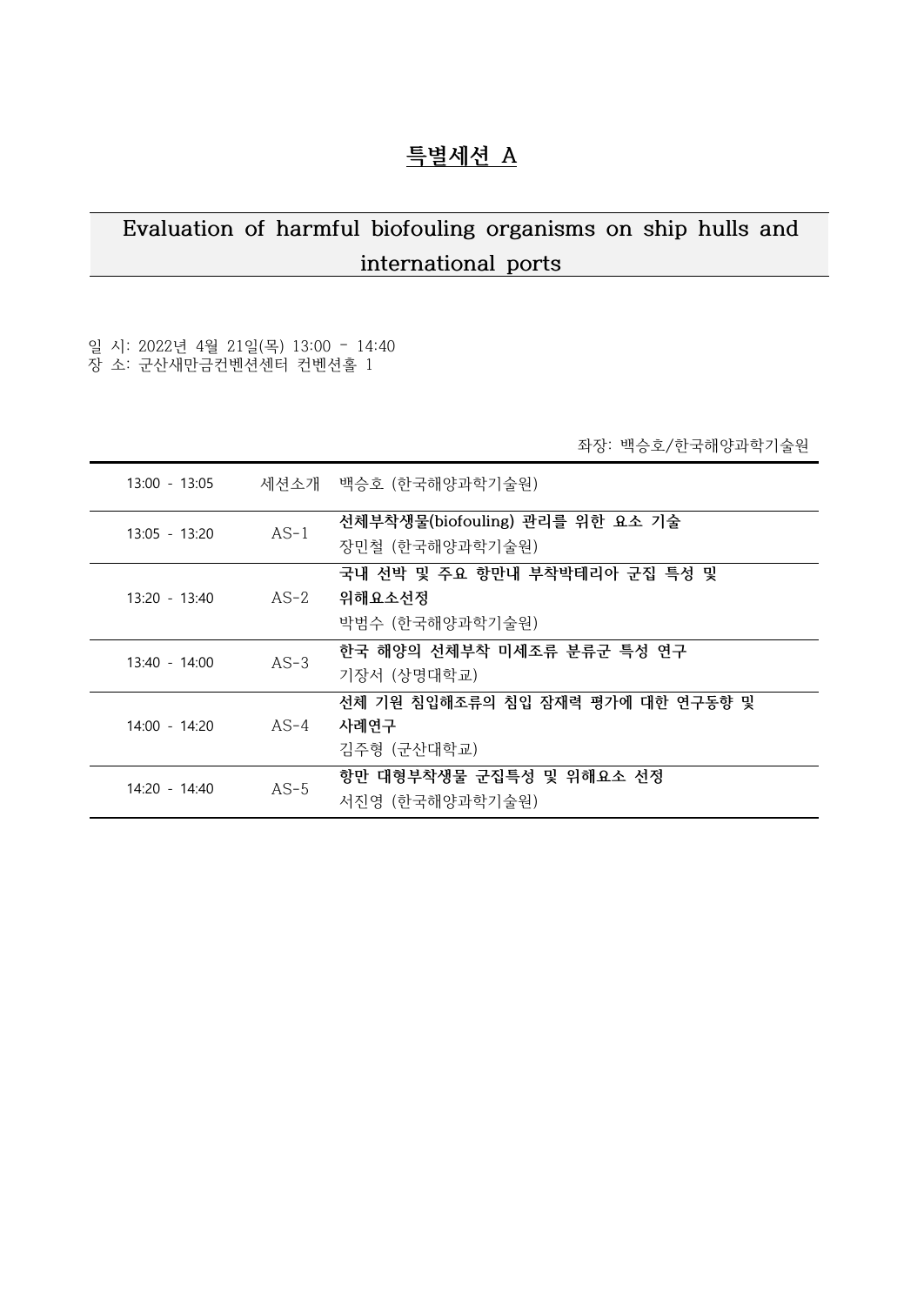## **특별세션 B**

### **Micoralgae as potential environmental remediation agents**

일 시: 2022년 4월 21일(목) 14:50 – 16:30 장 소: 군산새만금컨벤션센터 컨벤션홀 1

좌장: 최윤이/고려대학교

| 14:50-14:55        |        | 세션소개 최유이 (고려대학교)                                                                                                                          |
|--------------------|--------|-------------------------------------------------------------------------------------------------------------------------------------------|
| $14:55 \sim 15:10$ | $BS-1$ | 미세조류 군집 생태모방을 통한 소규모 연못의 질소인 제거 적용에<br>대한 연구<br>김대근 (전북대학교)                                                                               |
| $15:10 \sim 15:30$ | $BS-2$ | Ecosystem services by blue carbon organisms: nutrients and<br>carbon dioxide removal<br>김장균 (인천대학교)                                       |
| $15:30 \sim 15:50$ | $BS-3$ | 혐기소화 슬러지 유래 혼합배양 미세조류 군집을 이용한 혐기소화<br>탈리액 처리<br>이창수 (울산과학기술원)                                                                             |
| $15:50 \sim 16:10$ | $BS-4$ | Strategic conversion of biofuel through the thermochemical<br>process of microalgal biomass using $CO2$ as reaction medium<br>권일한 (한양대학교) |
| $16:10 \sim 16:30$ | $BS-5$ | Immobilization of U(VI) from aqueous solution by isolated<br>microalgal strain<br>남인현 (한국지질자원연구원)                                         |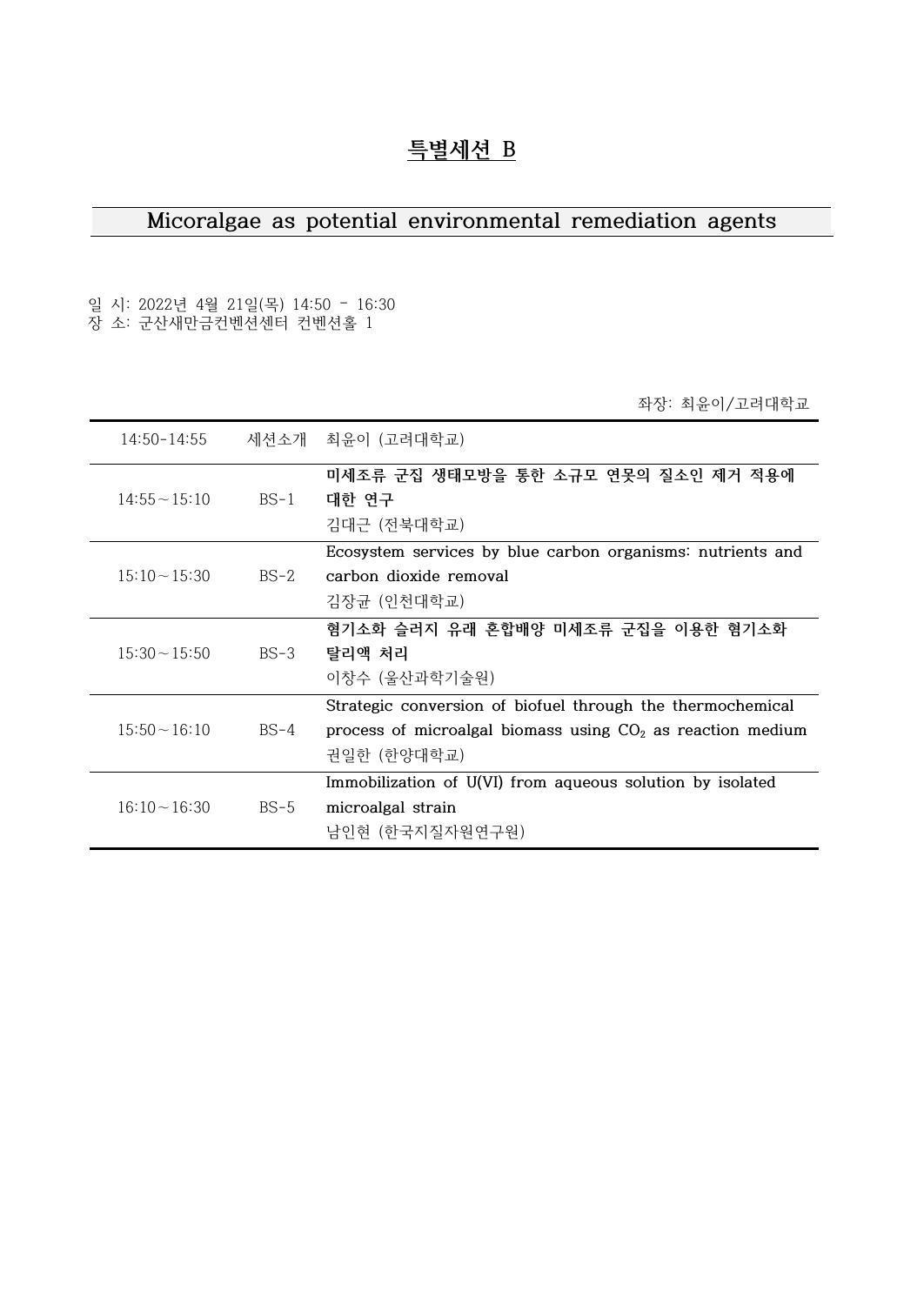### **특별세션 C**

# **생물다양성 위협 외래생물 관리기술**

일 시: 2022년 4월 22일(금) 10:30 – 12:10 장 소: 군산새만금컨벤션센터 컨벤션홀 1

좌장: 홍선희/한경대학교

| $10:30 \times 10:35$ |        | 세션소개 홍선희 (한경대학교)                                                |
|----------------------|--------|-----------------------------------------------------------------|
|                      |        | Evaluating the apparent competition of phytophagous insects for |
| $10:35 \sim 10:50$   | $CS-1$ | invasive plant management                                       |
|                      |        | 박익주 (경북대학교)                                                     |
| $10:50 \times 11:10$ | $CS-2$ | 생태계교란 식물 관리를 위한 물리적 방제기술개발 및 평가                                 |
|                      |        | 김승환 (한경대학교)                                                     |
|                      |        | Assessment of invasion risk of alien and invasive weeds in      |
| $11:10 \times 11:30$ | $CS-3$ | Republic of Korea                                               |
|                      |        | Pradeep Adhikari (한경대학교)                                        |
| $11:30 \times 11:50$ | $CS-4$ | 외래포유류 확산·변화 예측 모델을 이용한 위해성 평가                                   |
|                      |        | 이경은 (국립생태원)                                                     |
| 11:50~12:10          | $CS-5$ | 우리나라에 유입된 외래 포유동물의 국내외 현황과 관리                                   |
|                      |        | 조영석 (대구대학교)                                                     |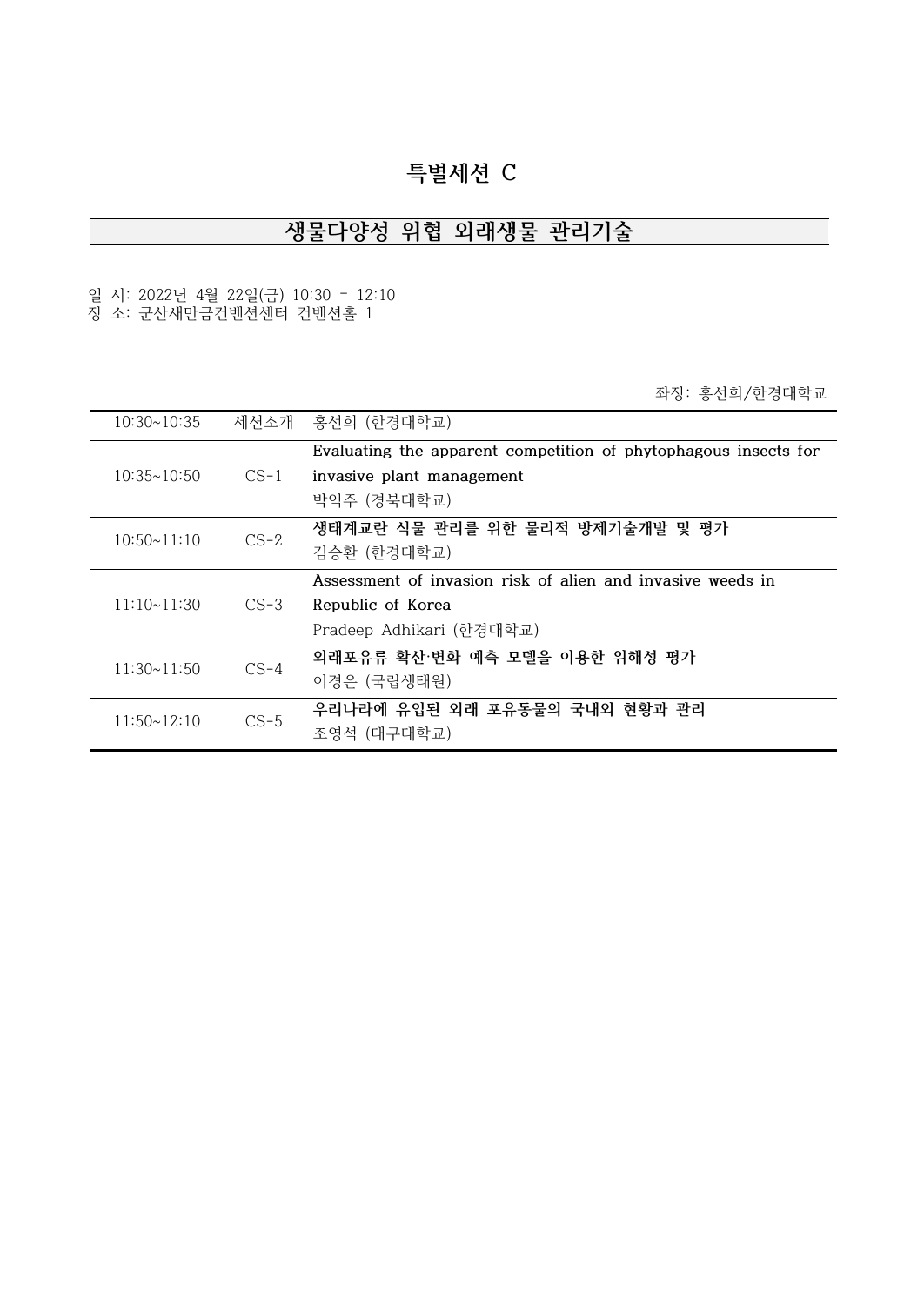# **구두 발표**

## **일반 구두 발표**

일 시: 2022년 4월 22일(금) 9:00 – 10:20 장 소: 군산새만금컨벤션센터 컨벤션홀 1

|                 |         | 좌장: 이두형/가천대학교                                                                                                                                                                           |
|-----------------|---------|-----------------------------------------------------------------------------------------------------------------------------------------------------------------------------------------|
| $09:00 - 09:20$ | GS-01   | The occupational and environmental risks of methyl bromide<br>fumigation<br>박민구 (전북대학교)                                                                                                 |
| $09:20 - 09:40$ | $GS-02$ | Assessing genetic diversity and population connectivity for<br>key genetic-resource species : development of effective<br>management strategy for national park habitats<br>이혁제 (상지대학교) |
| $09:40 - 10:00$ | GS-03   | Adsorption strategy for removal of harmful cyanobacterial<br>species from freshwater environment<br>김석 (고려대학교)                                                                          |
| $10:00 - 10:20$ | $GS-04$ | Higher temperature sensitivity of Antarctic soil-humic<br>substance degradation by cold-adapted microbes<br>김덕규 (극지연구소)                                                                 |

### **신진연구자 및 학생 구두 발표**

일 시: 2022년 4월 21일(목) 17:10 – 18:40 장 소: 군산새만금컨벤션센터 컨벤션홀 1

좌장: 박익주/경북대학교

|                 | 서로 다른 서식지 온도에 대한 멸종위기종                                     |
|-----------------|------------------------------------------------------------|
| $17:10 - 17:22$ | YS-01 한국꼬마잠자리(Nannophya koreana)의 생물학적 반응 비교               |
|                 | 이차영 (삼육대학교)                                                |
|                 | Unraveling the recurrent interactions and functions in the |
| $17:22 - 17:34$ | YS-02 holobiont of wild <i>Brassica napus</i>              |
|                 | 천성준 (국립생태원)                                                |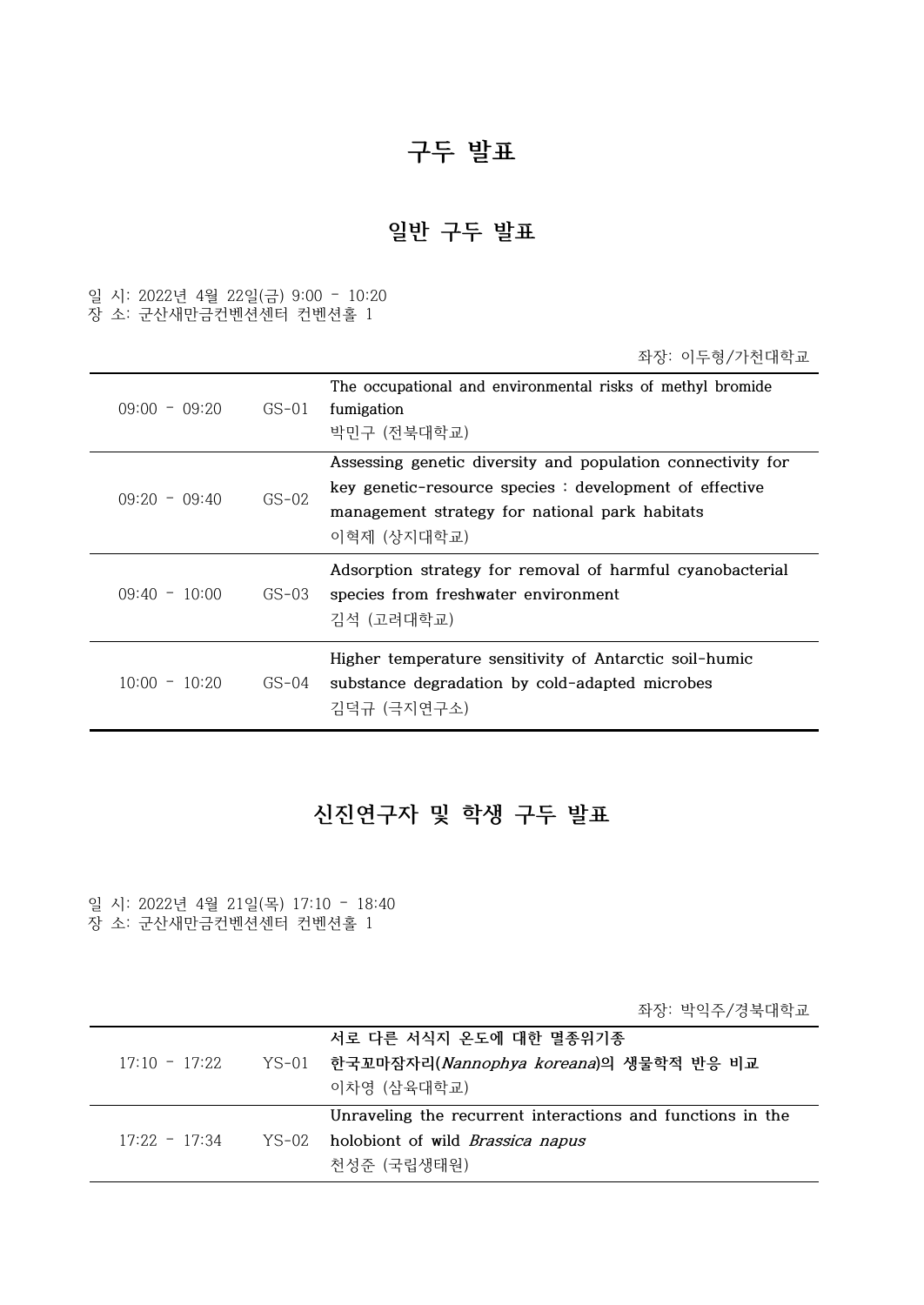| $17:34 - 17:46$ | YS-03   | Effects of glyphosate application on the soil Collembola<br>community<br>위준 (고려대학교)                                                              |
|-----------------|---------|--------------------------------------------------------------------------------------------------------------------------------------------------|
| $17:46 - 17:55$ | $ST-01$ | Species diversity of Burkholderiaceae family establishing in<br>midgut crypts of <i>Riptortus pedestris</i> (Hemiptera: Alydidae)<br>국도훈 (가천대학교) |
| $17:55 - 18:04$ | $ST-02$ | Xenopus laevis 배아에서 저농도 비스페놀 계열 화학물질의<br>발생독성 및 내분비교란효과<br>이제니 (한양대학교)                                                                           |
| $18:04 - 18:13$ | $ST-03$ | 부산 연안 해역에서 계절적 환경특성에 따른 부유생태계의 변화양상<br>윤지남 (한국해양과학기술원)                                                                                           |
| $18:13 - 18:22$ | $ST-04$ | Effect of salinity and irradiance on the early development of<br>Grateloupia turuturu (Halymeniaceae, Rhodophyta)<br>정재우 (인천대학교)                 |
| $18:22 - 18:31$ | $ST-05$ | Development of thermal tolerant cultivars of the kelp,<br>Saccharina latissima<br>김영우 (인천대학교)                                                    |
| $18:31 - 18:40$ | $ST-06$ | Effects of rainfall in shaping microbial community during<br>Microcystis bloom in Nakdong River, Korea<br>강민경 (한국생명공학연구원)                        |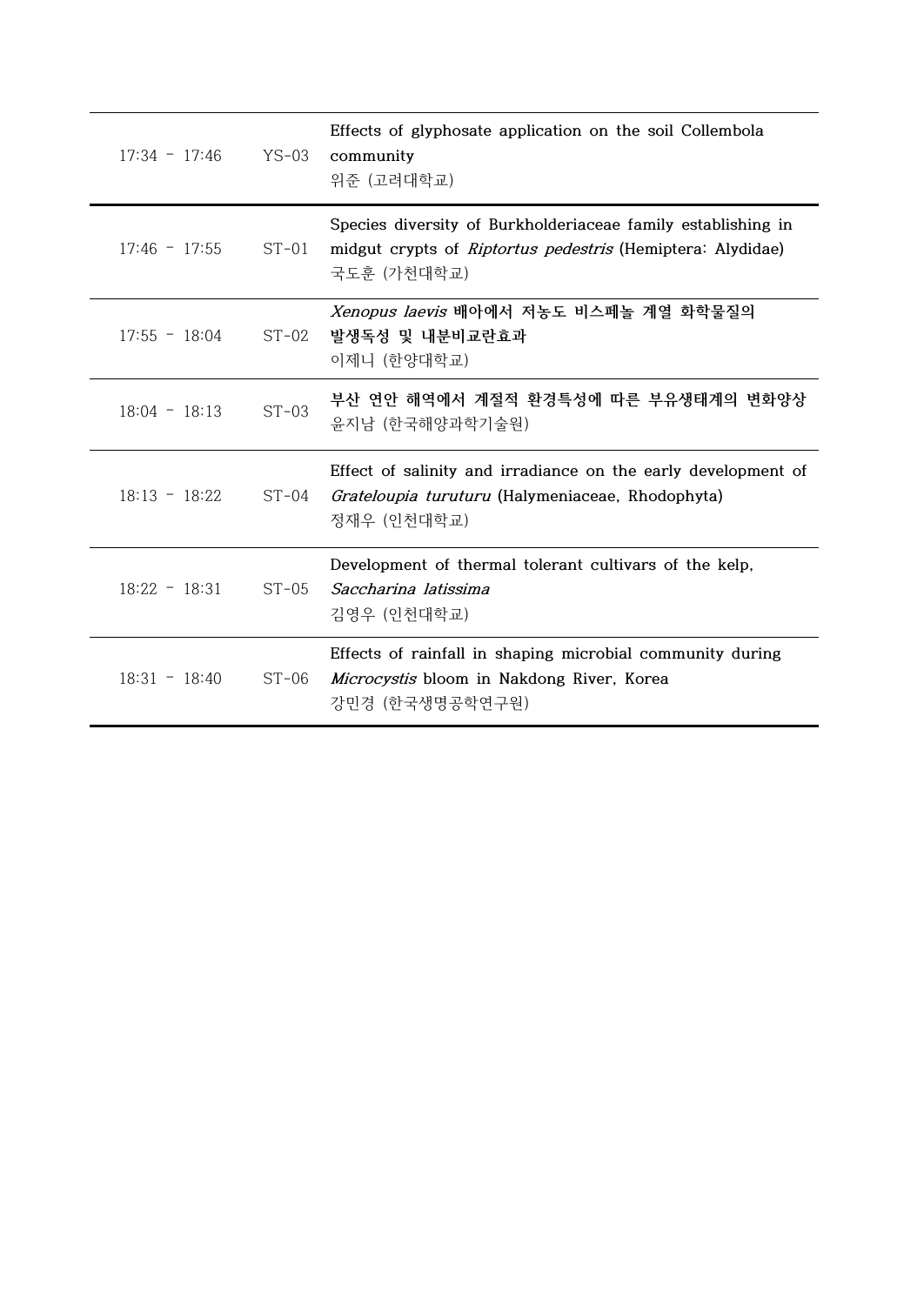### **포스터 발표**

# **1. 유해생물**

P1-01 **관세청 수입 데이터와 생물 종 분포를 이용한 유입주의 생물 국내 유입 가능성에 대한 연구**

조아람, 손승훈, 김동언 (국립생태원)

P1-02 **진해-마산만에서 분리한 Pheopolykrikos hartmannii 휴면포자의 발아에 온도 영향** 곽경윤, 김현정, 윤주연, 한경하, 정현경, 신현호 (한국해양과학기술원)

P1-03 **Alexandrium pacificum (Group Ⅳ)의 성장과 마비성 패류 독소 생산에 박테리아 접종의 영향**

한경하, 이원철, 신현호 (한국해양과학기술원)

**Estimation of hidden Markov model parameters in determining behaviour states of nutria (Myocastor coypus) movement in field conditions using self-organizing** 

#### P1-04 **map**

Hye-Won Kim, Do-Hun Lee, Nam Jung, Thakur Dhakal, KyoungEun Lee, and Tae-Soo Chon (Ecology and Future Research Institute)

**Low temperature and cold stress significantly increase saxitoxins (STXs) and expression of STX biosynthesis genes sxtA4 and sxtG in the toxic dinoflagellate Alexandrium**

### $P1 - 05$

Hansol Kim, Thi Nhu Quynh Bui, Sofia Abassi, Hyunjun Park, Buhari Lawan Muhammad, and Jang-Seu Ki (Sangmyung University)

#### P1-06 **키토산 기반 유해 남세균 제어법 개발 및 적용** 이지혜, 박윤환, 김석, 최윤이 (고려대학교)

**Succession of microbial community during the lysis of Microcystis and** 

P1-07 **Dolichospermum induced by Paucibacter aquatile DH15** Ve Van Le, So-Ra Ko, Mingyeong Kang, Hee-Mock Oh, and Chi-Yong Ahn (Korea Research Institute of Bioscience & Biotechnology)

### **Inhibition of growth and microcystin toxicity, and characterization of algicidal substances from Lactobacillus graminis against**

P1-08 **Microcystis aeruginosa** Jae-Hyoung Joo, Bum Soo Park, Sae Hee Kim, and Myung-Soo Han (Hanyang University)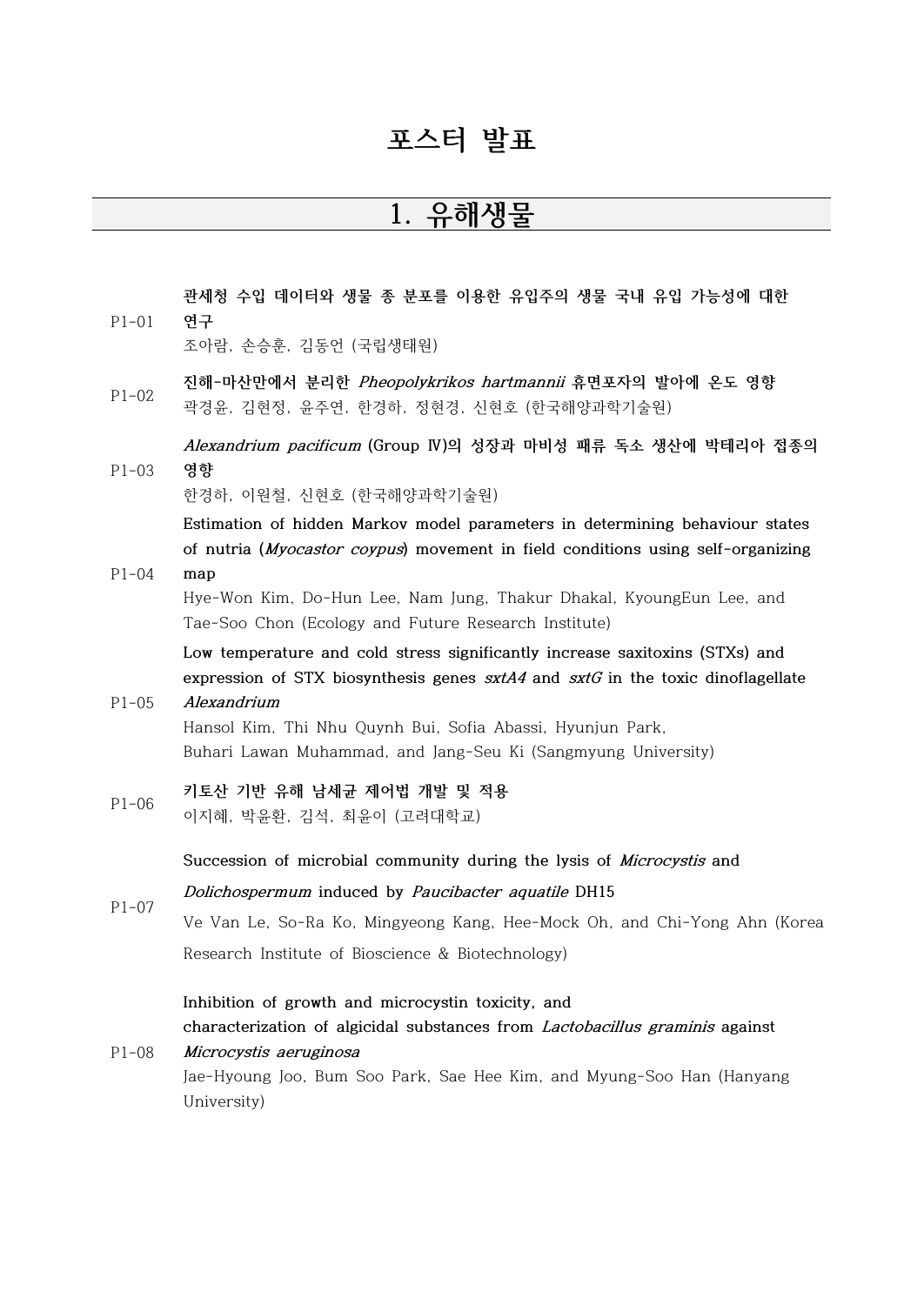# **2. 바이오에너지**

**Isolation of Korean freshwater diatom, Nitzschia palea HY1 and its biomass and** 

- P2-01 **fucoxanthin productivity**  Eunmi Ro, Hyunji Won, Seungbeom Seo, and EonSeon Jin (Hanyang University)
- P2-02 **키토산 고형화 접종 미세조류 생산 증진** 최정식, 김석, 최윤이 (고려대학교)
- P2-03 **폐자원 에너지화 및 CO<sup>2</sup> 저감을 위한 호남권 섬·연안 미세조류의 분리, 활용** 이재철, 주재형, 최경민 (국립호남권생물자원관)

# **3. 동물생태·분류·유전**

- P3-01 **Development and validation of class-specific primer set for detection of crinoids** Philjae Kim and Tae Joong Yoon (National Institute of Ecology)
- P3-02 **리버쿠터(Pseudemys concinna) 알을 이용한 유전자 분석** 천승주, 박재홍, 성하철 (전남대학교)
- P3-03 **메타지노믹스 분석을 통한 등줄쥐 분변의 세균 및 기생충 분석** 김수림, 용태순, 김주영 (연세대학교)

P3-04 **Concordance in the population genetic structure for coevolving endangered bitterling fish and its host mussel from the Han River in Korea**

Hee-kyu Choi and Hyuk Je Lee (Sangji University)

P4-01

**Assessing the effect of environmentally-transmitted gut bacteria on the fitness and behavior of the bean bug, Riptortus pedestris (Hemiptera:Alydidae)**

P3-05 Minhyung Jung, Joo-Young Kim, Soowan Kim, and Doo-Hyung Lee (Gachon University)

# **4. 식물생태·분류·유전**

**Comparative study on physiological and biochemical responses in two Ulva prolifera strains revealed warming and high salinity moderated the positive effect of eutrophication on green tide blooming**

Menglin Bao, Ji-Sook Park, Qikun Xing, and Jang K. Kim (Incheon National University)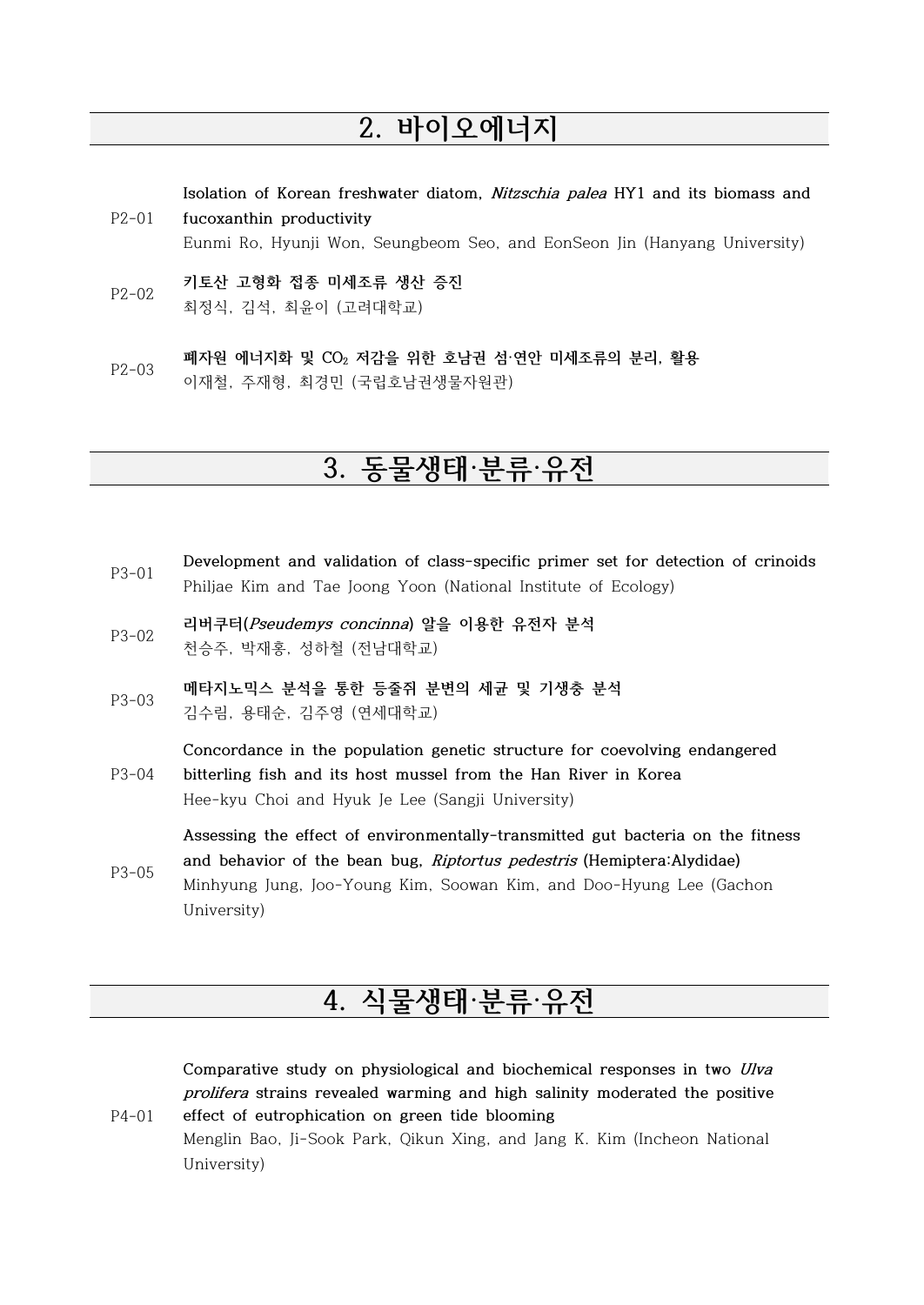P4-02 **Development of Loop-mediated Isothermal Amplification method for LM canola GT73**

Wonkyun Choi (National Institute of Ecology)

#### **A comparison of carbon and nitrogen contents in different plant parts and**

#### P4-03 **habitats of seagrasses** JeongHwa Hwang, Ji-Sook Park, and Jang K. Kim (Incheon National University)

# **5. 미생물생태·분류·유전**

P5-01 **A novel algicidal Qipengyuania sp. 3-20A1M and its active compound pyrrole-2-carboxylic acid against Cochlodinium polykrikoides** So-Ra Ko, Ve Van Le, Ankita Srivastava, Hee-Mock Oh, and Chi-Yong Ahn (Korea Research Institute of Bioscience & Biotechnology)

# **6. 생물다양성 및 생물모니터링**

- P6-01 **수처리공정에서 소형생물의 모니터링** 전민정, 윤정화, 채선하 (한국수자원공사)
- P6-02 **비점오염원을 처리하는 LID용 식생박스 식물재배화분 내의 미생물 군집 비교** 김기중, 이병국, 김성빈 (청호환경개발(주))

**인천내항의 개미상과 전체종수의 통계적 추정**

P6-03 모형호, 김태현, 전명승, 신은식, 신유진, 위현성, 이호기, 고경봉, 홍선희 (농림축산검역본부)

P6-04 **선별층의 재질 및 필터 간격에 따른 동양하루살이(하루살이목: 하루살이과)의 선별적 포집 효율** 

변진석, 김민경, 손성욱, 이장호, 최해리, 이훈복, 김동건 (삼육대학교)

- P6-05 **영농방법이 논에 서식하는 어류 개체군에 미치는 영향** 방정환, 김민경, 최순군, 어진우, 엽소진, 김명현 (국립농업과학원)
- P6-06 **수중 선체 청소부산물 유출량에 따른 선체부착 미세조류 재부착특성 파악** 임영균, 백승호, 이민지 (한국해양과학기술원)
- P6-07 **2021년 서울시 취수장 및 인근 지천 주변 깔따구 등 생물 종조사** 한지선, 김성택, 최연규, 최병도, 백영애, 이상미, 류인철, 김명철 (서울물연구원)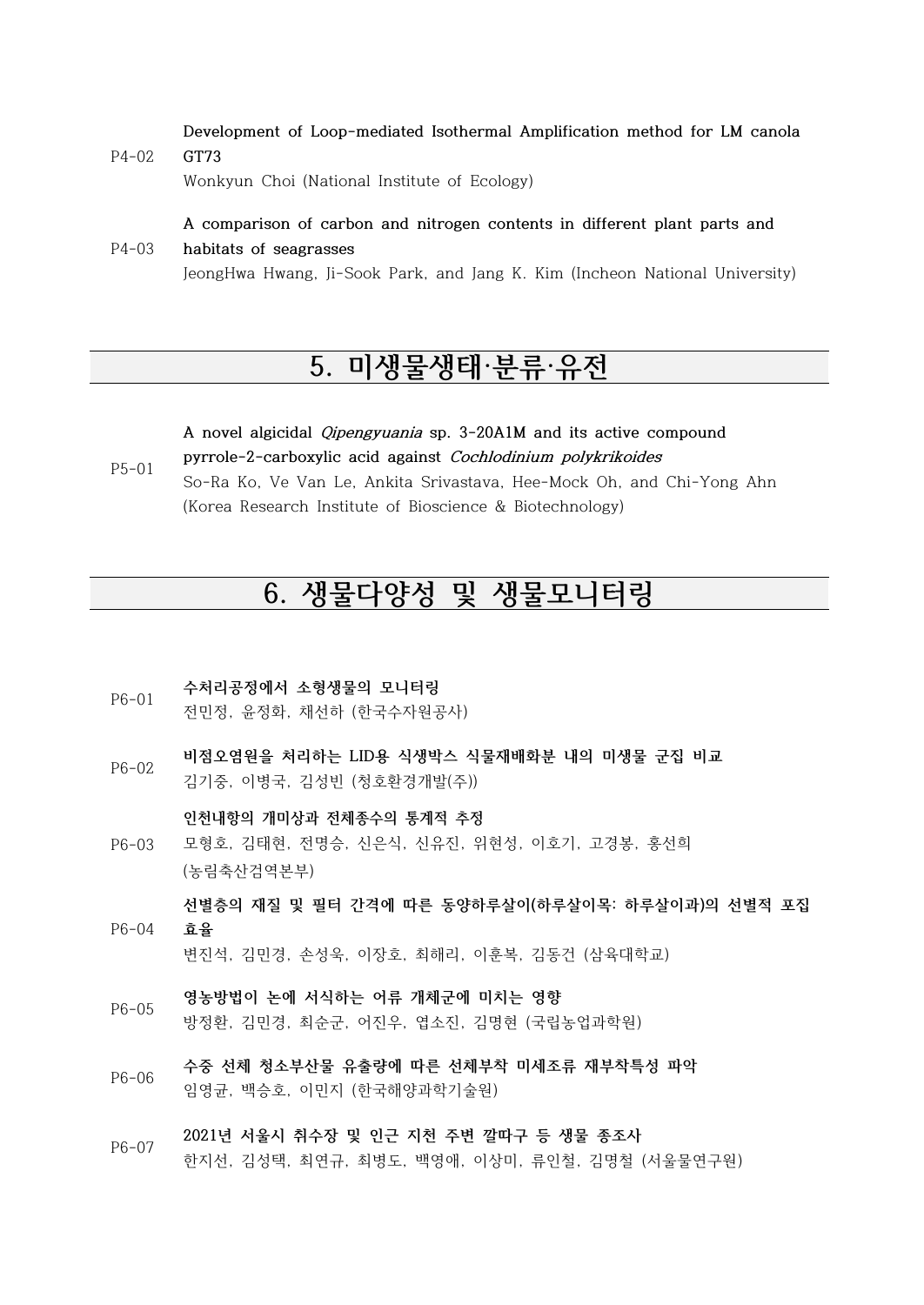**해양 연구 조사선(장목 1호, 이사부호, 온누리호) 선체 표면에 서식하는 미세조류 생물상** 

- P6-08 **규명** 김태희, 박재영, 박현준, 신정민, 기장서 (상명대학교)
- P6-09 **황색점착트랩을 이용한 고추농가 꽃노랑총채벌레 신속밀도조사** 엄소은, 박태철, 손기문, 박정준 (경상국립대학교)
- P6-10 **분류계급별 풍부도를 활용한 국내 자생생물 종 수 추정**
	- 송재준, 홍진솔, 조기종 (고려대학교)
- P6-11 **하우스 내 오이총채벌레의 방제를 위한 훈증기술 개발** 김동현, 전황주, 김경남, 김채은, 김유림, 조예린, 이유빈, 이성은 (경북대학교)
- P6-12 **현삼과 군락 분류를 위한 Vis-NIR 스펙트럼 적용** 오영주, 장민상, 이용호, 홍선희, 나채선, 김명현, 김민경 ((주)미래환경생태연구소)

#### P6-13 **자동녹음장치를 이용하여 수집된 황소개구리(Lithobates catesbeianus) 음성 데이터의 효율적인 분석 시간 제시** 이지아, 양수정, 성하철 (전남대학교)

P6-14 **몬테카를로 시뮬레이션을 활용한 가시박과 가시상추의 불확실성 기반 위해성 평가** 이용호, 오영주, 나채선, 최수현, 윤지연, 김가은, 이가은, 홍선희 (국립한경대학교)

**Long-term biomonitoring (1986-2017) of benthic macroinvertebrates in the Han River in Seoul, Korea**

- P6-15 Sung Hwan Park, Hyo Jeong Kang, Changseob Lim, Jisoo Kim, Dongho Lee, and Yeon Jae Bae (Korea University)
- P6-16 **Reduced forms of nitrogen control the spatial distribution of phytoplankton communities: the functional winner, dinoflagellates in an anthropogenically polluted estuary** Yoonja Kang and Chang-Keun Kang (Chonnam National University)
- P6-17 **영양군 포유류의 상대풍부도 분석** 김내영, 김준수 (국립생태원)

# **7. 생태독성 및 환경호르몬**

P7-01 **Phytotoxicity evaluation of ethyl formate and phosphine against three major imported nursery plants** Chaeeun Kim, Kyeongnam Kim, Jinsung Yoo, Jun-Ran Kim, and Sung-Eun Lee (Kyungpook National University)